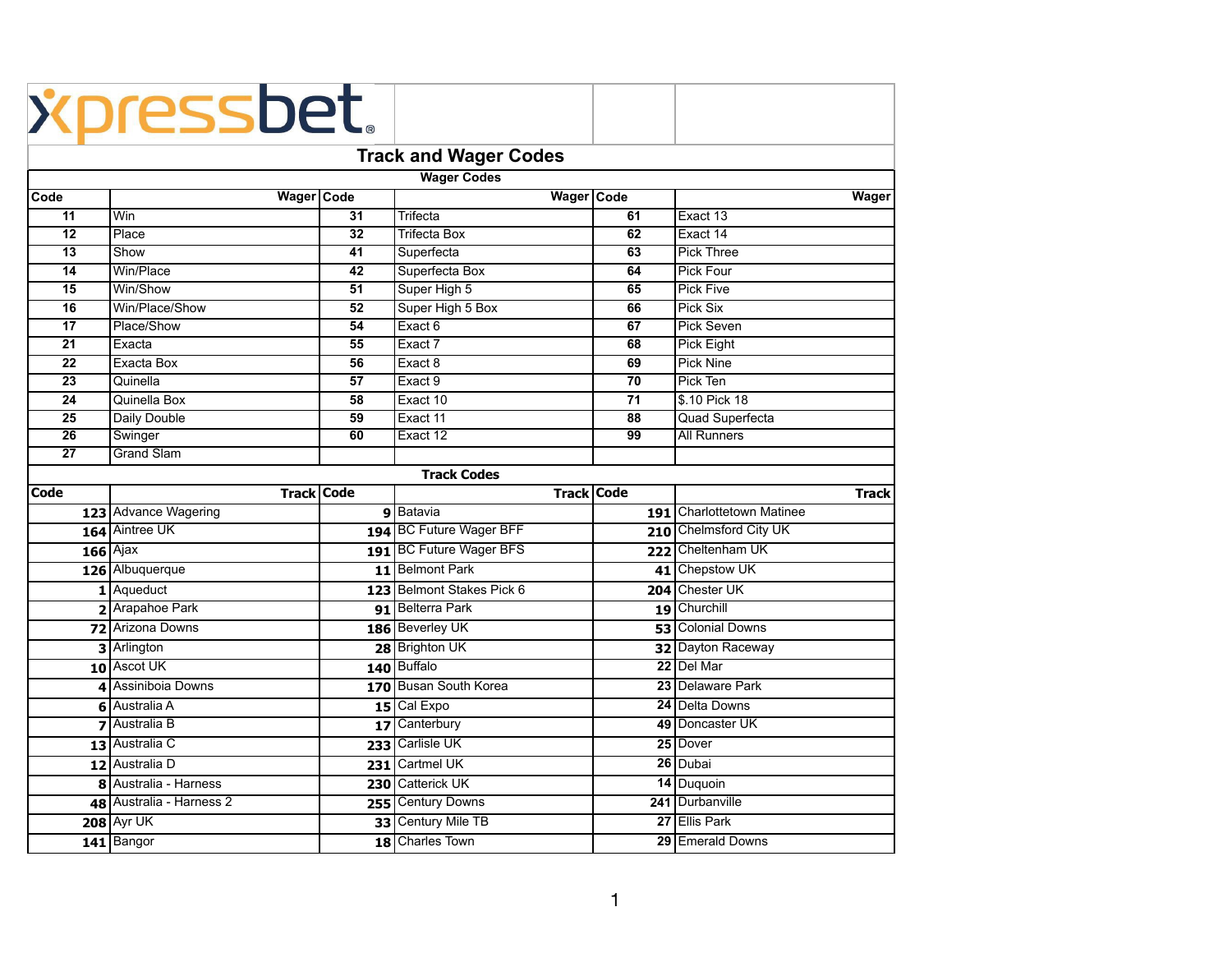|             | 225 Bangor UK         |      | 192 Charlottetown Evening          |      | 200 Epsom                |
|-------------|-----------------------|------|------------------------------------|------|--------------------------|
| <b>Code</b> | <b>Track</b>          | Code | <b>Track</b>                       | Code | <b>Track</b>             |
|             | 127 Evangeline        |      | 54 Illinois Fair                   |      | 150 Newton Abbot UK      |
|             | 95 Exeter             |      | 55 Indiana Downs                   |      | 73 Northfield Park       |
|             | 196 Fair Meadows      |      | 251 Japan Racing                   |      | 128 Northlands           |
|             | 30 Fairgrounds        |      | 56 Keeneland                       |      | 198 Nottingham UK        |
|             | 31 Fairmount          |      | 145 Kelso UK                       |      | 75 Oaklawn               |
|             | 242 Fairview          |      | 124 Kempton UK                     |      | 221 Oaks Derby Double    |
|             | 102 Fakenham UK       |      | 244 Kenilworth                     |      | 76 Ocean Downs           |
|             | 34 Ferndale           |      | <b>57 Kentucky Derby Future</b>    |      | $78$ Parx                |
|             | 103 Ffos Los UK       |      | 134 Kentucky Downs                 |      | 77 Penn National         |
|             | 35 Finger Lakes       |      | 219 Kentucky Oaks Future           |      | 151 Perth UK             |
|             | 36 Flamboro           |      | 217 KY Oaks/Derby Pick 6           |      | 79 Pimlico               |
|             | 243 Flamingo          |      | 58 L.B. Jug (Delaware County Fair) |      | 80 Plainridge            |
|             | 108 Folkestone UK     |      | 59 Laurel                          |      | 21 Pleasanton            |
|             | 220 Fonner Park       |      | 146 Leicester UK                   |      | 152 Plumpton UK          |
|             | 111 Fontwell UK       |      | 144 Lethbridge                     |      | 82 Pocono                |
|             | 37 Fort Erie          |      | 147 Lingfield UK                   |      | 134 Pocono Downs Matinee |
|             | 38 Fraser Downs       |      | 130 Little Brown Jug 1             |      | 83 Pompano               |
|             | 39 Freehold           |      | 131 Little Brown Jug 2             |      | 211 Pontefract UK        |
|             | 132 Fresno - Cal Fair |      | 61 Lone Star                       |      | 84 Portland Meadows      |
|             | 187 Georgian Downs    |      | 62 Los Alamitos                    |      | 85   Prairie Meadows     |
|             | 40 Golden Gate        |      | 177 Los Alamitos TB                |      | 148 Presque Isle         |
|             | 201 Goodwood UK       |      | 63 Louisiana Downs                 |      | 87 Red Mile              |
|             | 202 Grand River       |      | 224 Ludlow UK                      |      | 234 RedCar UK            |
|             | 115 Great Leighs UK   |      | 179 Mahoning Valley                |      | 88 Remington             |
|             | 226 Greyville         |      | 232 Market Rasen UK                |      | 89 Retama Park           |
|             | 42 Gulfstream         |      | 65 Meadowlands                     |      | 90 Rideau Carleton       |
|             | 205 Hamilton UK       |      | 66 Meadowlands Harness             |      | 64 Rillito               |
|             | 180 Happy Valley      |      | 67 Meadows                         |      | 153 Ripon UK             |
|             | 138 Harrah's Philly   |      | 60 Miami Valley                    |      | 93 Rosecroft             |
|             | 43 Harrington Raceway |      | 69 Monmouth Park                   |      | 142 Ruidoso              |
|             | 44 Hastings           |      | 69 Monmouth Park at Far Hills      |      | 195 Running Aces         |
|             | 45 Hawthorne          |      | 70 Monticello                      |      | 215 Sacramento           |
|             | 46 Hawthorne Harness  |      | 71 Mountaineer                     |      | 143 Salisbury UK         |
|             | 206 Haydock UK        |      | 197 Musselburgh UK                 |      | 94 Sam Houston           |
|             | 139 Hereford UK       |      | 74 Northville                      |      | 125 Sandown UK           |
|             | 143 Hexham UK         |      | 209 Newbury UK                     |      | 182 Sandy Downs          |
|             | 174 Hippodrome 3R     |      | 149 Newcastle UK                   |      | 96 Santa Anita           |
|             | 52 Hoosier Park       |      | 207 Newmarket UK                   |      | 97 Santa Rosa            |